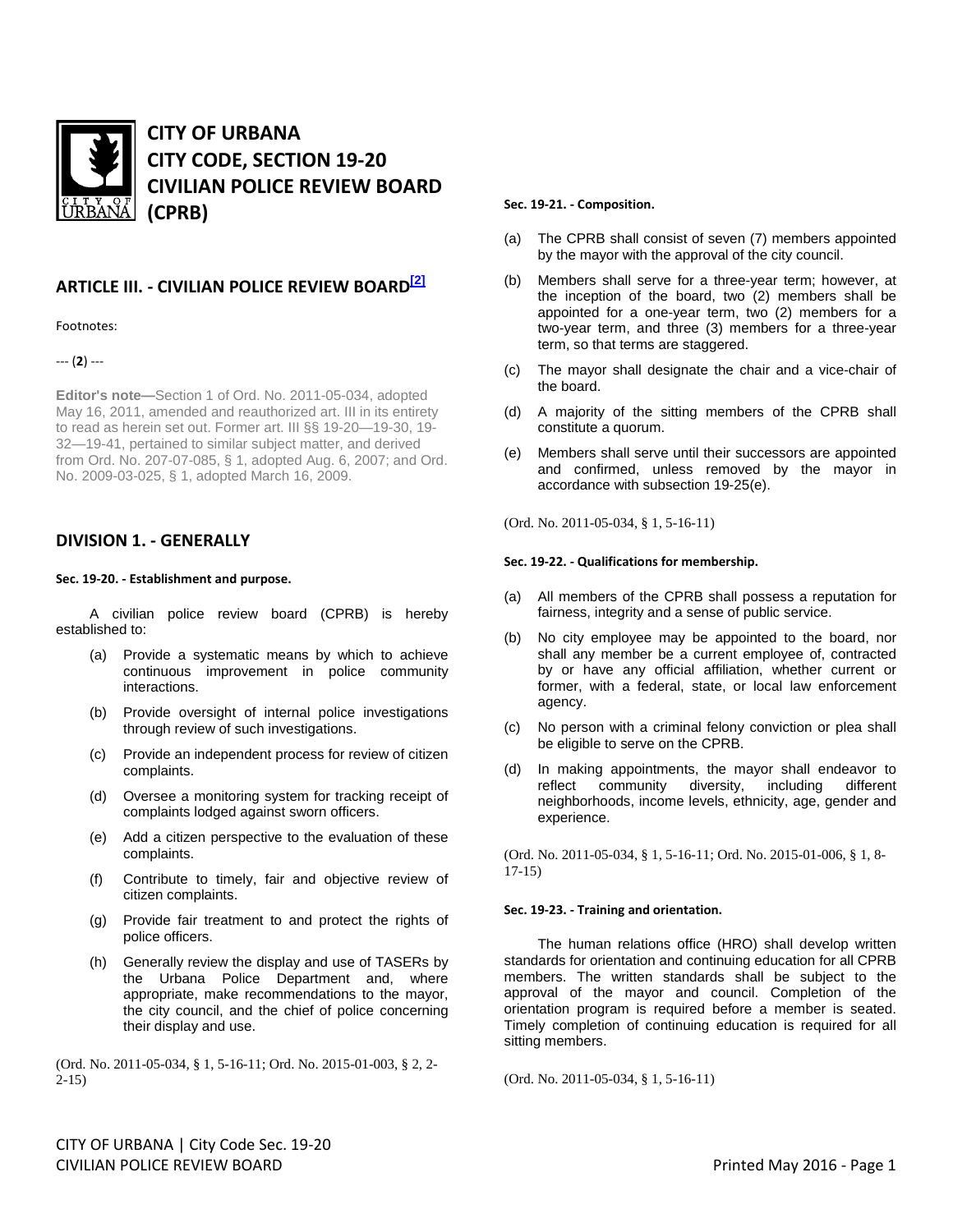#### **Sec. 19-24. - Rules and procedures.**

The CPRB in consultation with the legal division and HRO shall establish rules and procedures for the transaction of CPRB business.

(Ord. No. 2011-05-034, § 1, 5-16-11)

## **Sec. 19-25. - Member responsibilities.**

- (a) Members shall conduct themselves at all times in a manner that maintains public confidence in the fairness, impartiality and integrity of the CPRB. Further, members shall refrain from prejudging or making any comments, prejudicial or otherwise, regarding any pending complaint, on-going investigation, complainant or police officer.
- (b) Members shall maintain absolute confidentiality with respect to confidential or privileged information in perpetuity. CPRB members shall not disclose, in whole or in part or by way of summary, any information made available pursuant to subsection 19-26(a). This provision is not intended to prohibit CPRB members from expressing opinions regarding (1) general patterns and trends, (2) procedural matters, (3) any information that has been previously released as a public record, and (4) any other nonconfidential or nonprivileged information discussed in the course of CPRB proceedings and/or deliberations.
- (c) No member shall have ex parte communications with any third party regarding any complaint under active review.
- (d) A member shall recuse himself or herself from consideration of any complaint in which the member has a personal, professional, or financial conflict of interest.
- (e) Members shall generally review incident reports and such other relevant information involving the display and use of TASERs, where the members deem appropriate, make recommendations to the mayor, city council and chief of police concerning the display and use of TASERs provided by the police department without regard to the individual identities of the Urbana Police Officers who display or use TASERs or the individuals who have been threatened with or tased by a TASER by one (1) or more Urbana Police Officers as more fully provided for in Division 4 entitled "Review of TASER Displays."
- (f) A violation of any of these provisions may constitute grounds for immediate removal of the member at the discretion of the mayor, except that violation of subsection (c) of this section shall constitute grounds for immediate dismissal.

(Ord. No. 2011-05-034, § 1, 5-16-11; Ord. No. 2015-01-003, § 3, 2-  $2 - 15$ )

**Sec. 19-26. - Record and information access.** 

- (a) The CPRB shall have access to relevant case-specific records including, but not limited to, documents and testimony gathered in the course of the police department's investigation. To the extent that the following items were not gathered in the course of the police department's investigation, the CPRB, by a majority vote shall have access to police reports, incidentrelated documents such as schedules, dispatch tapes and transcriptions, citations, video recordings, and photographs; records of interviews with complainants, employees, and witnesses; and external documents such as medical records as provided for under the HIPAA Privacy Rule, expert opinions, and receipts. Information released under this subsection shall be redacted and/or withheld by the city attorney or his/her designee to ensure: compliance with all federal, state and local privacy laws and regulations. The city attorney or his/her designee shall also have discretion to redact or withhold any information that may, in his/her judgment, unduly compromise a victim's privacy or compromise an ongoing law enforcement investigation. In the event that the city attorney decides to withhold such case-specific records, he/she shall provide a written response which sets forth the nature of the document(s) withheld and the reasons for withholding the document. Such decision may be appealed to the mayor upon a majority vote of the CPRB.
- (b) In the event that any medical records of an officer are disclosed to the CPRB in connection with the board's review of a complaint, the subject officer shall be notified in writing of the disclosure of such records.

(Ord. No. 2011-05-034, § 1, 5-16-11)

## **Sec. 19-27. - Reports.**

The CPRB shall:

- (1) Maintain a central registry of complaints.
- (2) Collect data and provide an annual report to the mayor and city council which shall be public and shall set forth the general types and numbers of complaints, location of the incident(s) giving rise to the complaints, disposition of the complaints, the discipline imposed, if any, and complainants' demographic information. The report shall contain a comparison of the CPRB's findings and conclusions with the results of investigations and actions taken by the police department. Public reports shall not include the names of complainants or police officers.
- (3) Have authority to make recommendations to the police chief, mayor and city council regarding police department policies and practices, based on its consideration of information received.

(Ord. No. 2011-05-034, § 1, 5-16-11)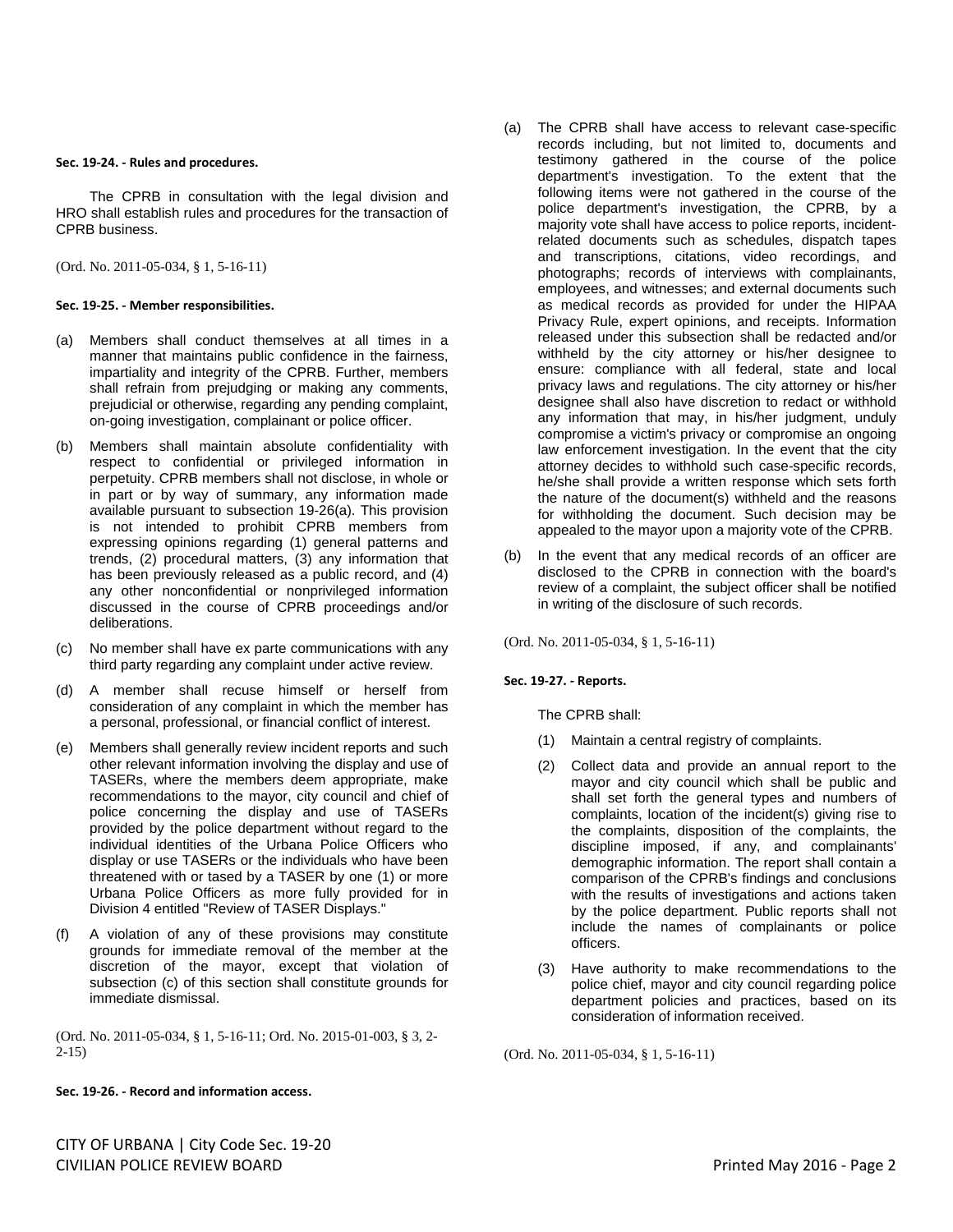## **DIVISION 2. - COMPLAINT PROCEDURES, INVESTIGATION AND MEDIATION**

## **Sec. 19-28. - Definition of complaints; filing of complaints.**

For the purposes of this division, a "complaint" is a written allegation of misconduct lodged against a sworn police officer.

- (a) Complaints concerning police conduct may be filed at the police department or the Urbana Human Relations Office.
- (b) Complaints shall be made in writing using a citizen complaint form created by the CPRB in cooperation with the chief of police. A complainant shall be furnished with information regarding the complaint process and the rights of complainants prior to, or as part of the filing process.
- (c) A complaint shall be a sworn statement attesting to the truthfulness of the allegations made. Complaint forms shall contain a written statement that anyone making willfully or intentionally false allegations within the sworn complaint may be subject to prosecution. An explanatory statement shall state that a finding that the complaint is unfounded or not sustained shall not necessarily be construed as a false statement.
- (d) Complaints shall be based upon a first-hand account either by the person involved in the incident or a witness to the incident, except that a minor shall be represented by a parent or guardian in all matters pertaining to the complaint.
- (e) Complainants may opt to dictate complaints to HRO. Dictated complaints must be read back to the complainant, verified by the complainant and signed by the complainant.
- (f) Complainants shall receive a copy of the submitted complaint at the time of filing.
- (g) Complaints shall be filed within forty-five (45) working days of the date of the incident, giving rise to the complaint unless the complainant can demonstrate that the complainant was physically unable to file a complaint within forty-five (45) working days. In such a case, the complaint must be filed within fifteen (15) calendar days of the date the person becomes physically able to file. Under no circumstances however, shall any complaint be filed more than one (1) year after the date giving rise to the complaint.
- (h) The CPRB shall be notified within seven (7) working days of the filing of the complaint.
- (i) Complaints filed at the Urbana Human Relations Office shall be forwarded to the police department within seven (7) working days.
- (j) All complaints shall be submitted to the CPRB within seven (7) working days of the filing date.
- (k) Upon receipt of a complaint, the police department shall conduct a timely investigation of the complaint and shall report the findings to the complainant and to the CPRB. The police department shall send all notices regarding the complaint via certified letter. Complainants shall receive confirmation that their complaint has been received within fourteen (14) days. Every reasonable effort shall be made to resolve the complaint within forty-five (45) working days. In the event that it is not resolved in forty-five (45) working days, a status report shall be mailed to the complainant every thirty (30) working days until the complaint is resolved. The department shall conclude its investigation prior to consideration by the CPRB.
- (1) The CPRB shall provide the mayor and council with a quarterly report of all open or pending internal investigations.
- (m) Once the police department has reported its findings to the complainant and to the CPRB, the complainant shall have the option of appealing those findings to the CPRB in accordance with the procedures set forth in section 19-32.
- (n) The CPRB shall not have jurisdiction over allegations about nonsworn officers such as the animal control officer, parking enforcement personnel or police service representatives.
- (o) Complaints concerning incidents pre-dating the first convening of the board will not be accepted.
- (p) Harassment, retaliation, or retribution for filing a complaint or testifying on behalf of a complainant will not be tolerated. Such allegations shall be reported to the human relations officer for appropriate investigation and follow-up.
- (q) The CPRB shall not have jurisdiction over complaints relating to any in-court proceedings.

(Ord. No. 2011-05-034, § 1, 5-16-11)

## **Sec. 19-29. - Mediation notice.**

Upon receiving a complaint, the CPRB shall notify the complainant of a mediation option and invite the complainant to submit the complaint to mediation.

(Ord. No. 2011-05-034, § 1, 5-16-11)

## **Sec. 19-30. - Mediation process.**

- (a) Requests for mediation may be submitted in writing to the CPRB by the complainant or the police officer(s) at any time in the review process. Mediation shall proceed as soon as reasonably possible.
- (b) Mediation shall proceed only upon agreement of both parties.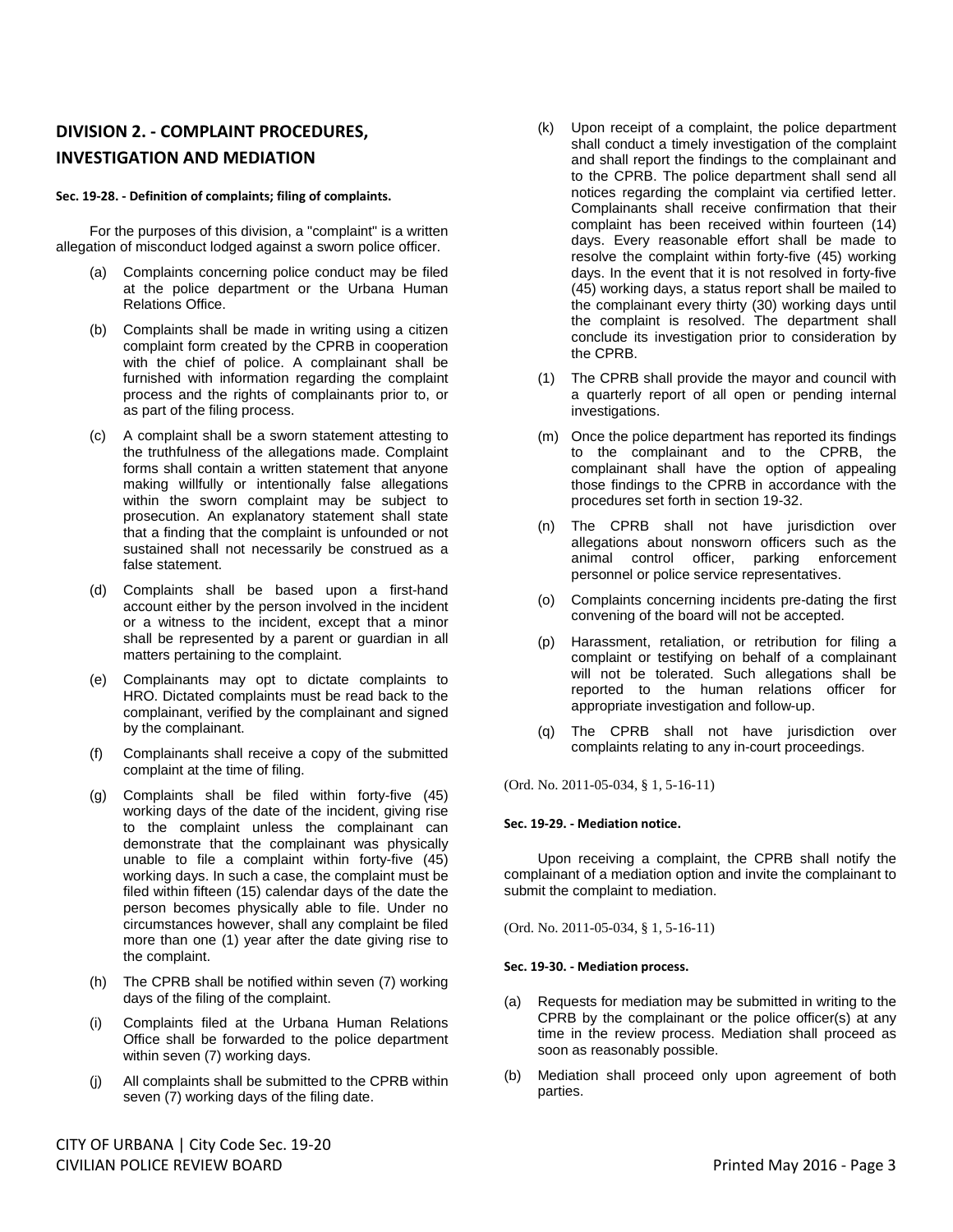- (c) Mediation shall be conducted at no cost to the complainant or officer(s) by trained or experienced mediators from among a list selected by the city or a conflict resolution program approved by the city. The mediator shall have experience dealing with law enforcement related issues.
- (d) Mediators shall conduct mediation sessions with officers and complainants at times and places agreed upon by the parties. Where these mediation sessions result in resolution of the dispute, the mediator shall inform the CPRB and chief of police in writing within five (5) working days. Terms of the resolution may be reported to the CPRB and the chief of police only upon the express written approval of the parties.
- (e) In conducting the mediation, the mediator may suggest avenues toward resolution but may not impose an outcome on the parties.
- (f) Mediation sessions shall be closed to the public. Matters discussed shall be confidential unless both parties agree otherwise as part of a written mediation settlement.
- (g) If the complainant is a parent of a child who is the alleged victim of police misconduct, the parent may bring the child to the mediation session. A minor who is the alleged victim of misconduct must bring a parent or guardian to the mediation session.

(Ord. No. 2011-05-034, § 1, 5-16-11)

## **Sec. 19-31. - Reserved.**

## **Sec. 19-32. - Appeal of police department findings to the CPRB.**

- (a) If the complainant is not satisfied with the determination of the chief of police at the conclusion of an internal investigation, he or she may file an appeal to the CPRB within thirty (30) calendar days from the date of receipt of the notice of the findings.
- (b) Upon receipt of an appeal, the board shall hold an initial hearing to set dates to hear the case within 45 working days. If the board is unable to hear the matter within fortyfive (45) days, the board shall provide written basis to the complainant and the police department for the extension of time needed for the appeal to be heard.
- (c) Internal investigation reports shall not be subject to public disclosure or use in other legal proceedings.
- (d) Hearings shall be conducted in closed session and members of the CPRB shall keep confidential all matters disclosed during hearings.
- (e) A nonunion member of the police department command staff shall be appointed by the chief of police to participate as an advisor to the board during all hearings of complaints. This officer must not have been involved in the incident(s) giving rise to the complaint under review. At the complainant's request, the chief of police shall select another officer to advise the CPRB during the review process.

CITY OF URBANA | City Code Sec. 19-20 CIVILIAN POLICE REVIEW BOARD Printed May 2016 - Page 4

- (f) The complainant shall be provided the opportunity to make a statement to the CPRB which details the basis of the appeal.
- (g) The chief of police or his/her designee shall be provided an opportunity to explain the basis for the police department's findings and conclusions.
- (h) The CPRB shall weigh the facts and reach a conclusion based on the preponderance of the evidence.
- (i) The CPRB findings and conclusions may not be used as evidence in any other criminal or civil court proceeding to the extent that the city has the ability to declare such an intention through adoption of this article. However, this provision shall not constitute a bar to disciplinary action against a police officer based on the police department's own investigation of an officer's conduct.

(Ord. No. 2011-05-034, § 1, 5-16-11)

# **DIVISION 3. - ADMINISTRATION AND ENFORCEMENT**

## **Sec. 19-33. - Findings and conclusions.**

At the conclusion of each appeal under section 19-32, the CPRB shall render one (1) of the following findings based on the preponderance of the evidence:

- (a) Not sustained: Where the members determine that the chief s finding is not supported by the evidence.
- (b) Sustained: Where the members determine that the chief's finding is supported by the evidence.
- (c) Remanded for further investigation: Where the members find, by a majority vote, that there exists new, relevant evidence that was not presented to, or investigated by, the chief of police or his/her designee and that it is in the community's best interests to do so, it may remand a matter back to the chief for further investigation or consideration.
- (d) No finding: Where the complainant failed to produce information to further the investigation; the complainant withdrew the complaint; or the complainant is unavailable to clarify the complaint.
- (e) Mediated: Where the complaint was successfully mediated pursuant to section 19-30.

(Ord. No. 2011-05-034, § 1, 5-16-11)

## **Sec. 19-34. - Report to the chief of police.**

(a) At the conclusion of its review, the CPRB shall forward its written findings and conclusions to the chief of police and to affected officers, and, to the extent permitted by law, to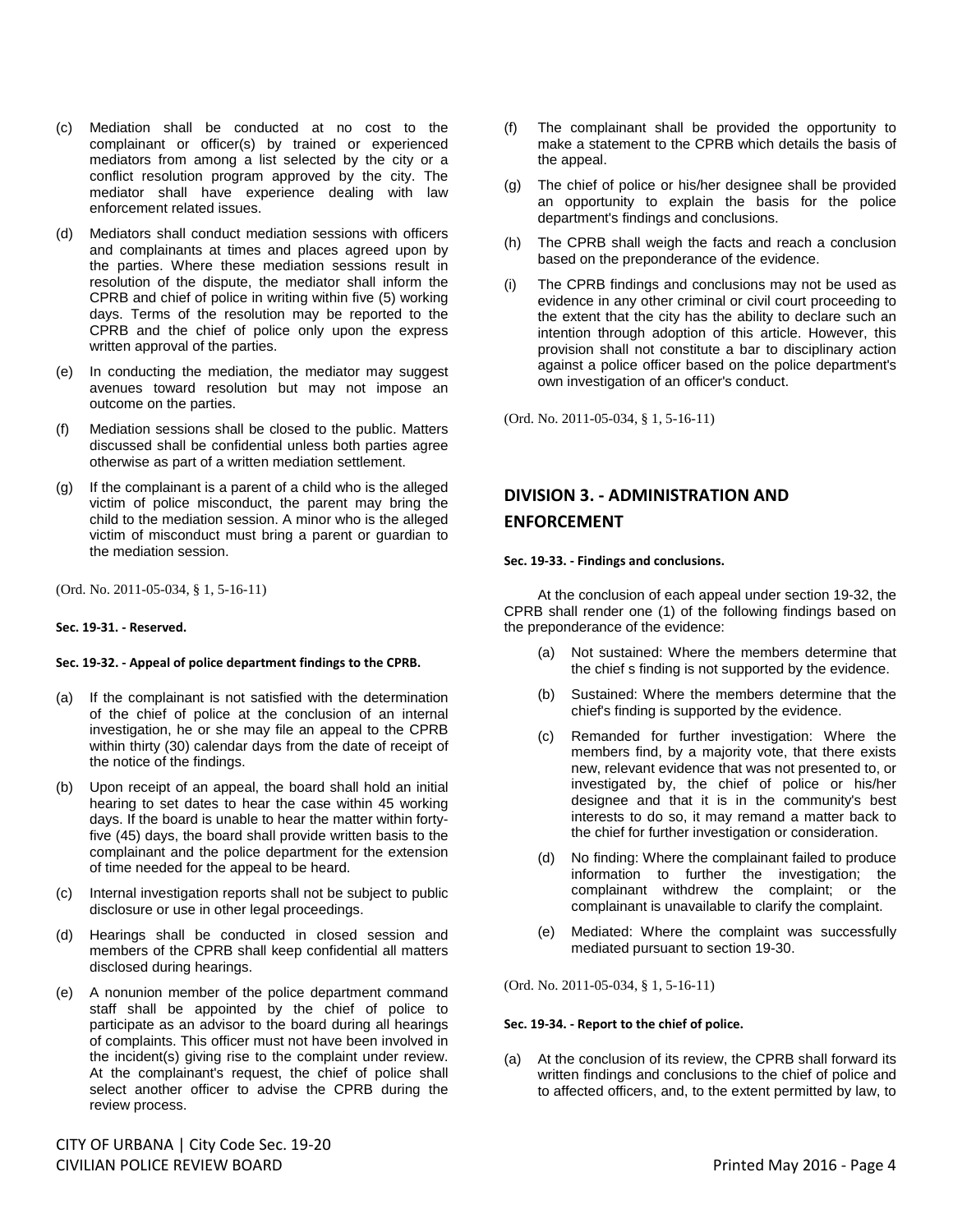the complainants. To the extent permitted by law, the written findings and conclusions shall be a public record. Such records shall not identify subject officers. If the findings of the CPRB and of the chief of police differ, the board and the chief shall discuss their differences and the basis for the different findings. A thorough and objective written summary of this discussion shall be transmitted to the mayor by HRO within ten (10) working days of the discussion.

- (b) The CPRB shall have no authority over police disciplinary matters.
- (Ord. No. 2011-05-034, § 1, 5-16-11)

## **Sec. 19-35. - Quarterly meetings.**

- (a) The CPRB shall conduct quarterly meetings that provide the general public with an opportunity to voice concerns and to provide recommendations for improving interactions between the police department and the community.
- (b) The CPRB shall hold its first quarterly meeting within thirty (30) days after a quorum of its members has completed the orientation program.
- (c) CPRB quarterly meetings shall be open to the public except when closed as provided in the Open Meetings Act and all other applicable federal, state and local laws.

(Ord. No. 2011-05-034, § 1, 5-16-11)

## **Sec. 19-36. - Conduct of complaint review.**

- (a) In conducting a review, the CPRB shall:
	- (1) Be provided with full access to case-specific records and tangible evidence subject to the limitations of section 19-26.
	- (2) Hear a statement from the complainant stating the basis for appeal.
	- (3) Hear a statement from the chief of police or his/her designee describing the investigation and determinations of the police department.
	- (4) Have the power to:
		- a. Subpoena witnesses, and case-specific records and tangible evidence, subject to the limitations set forth in section 19-26;
		- b. Administer oaths;
		- c. Take testimony; and
		- d. Exclude witnesses.
- (b) No police officer who shall be required to appear or be subpoenaed to testify before the board.
- (c) Witnesses shall be questioned only by members of the CPRB.
- CITY OF URBANA | City Code Sec. 19-20 CIVILIAN POLICE REVIEW BOARD Printed May 2016 - Page 5
- (d) The entire review on a single complaint shall be concluded on a single occasion unless the CPRB determines otherwise based on good cause. The board may discontinue its review of a complaint for lack of interest if the complainant fails to attend the hearing without good cause.
- (e) No fewer than ten (10) business days before a scheduled hearing, the CPRB shall provide notice to all interested parties via certified mail.

(Ord. No. 2011-05-034, § 1, 5-16-11)

## **Sec. 19-37. - Suspension of proceedings.**

CPRB review of any complaint shall be suspended at the request of the chief of police or city attorney where a separate criminal investigation is underway or if a civil action against the city is threatened, underway or pending. Upon the conclusion of the police department's investigation of a complaint and the conclusion of any separate legal proceedings, the CPRB may resume or undertake its review if the complainant still wishes to proceed. The CPRB will honor all requests from the police department or from the complainant to suspend proceedings until the conclusion of any pending criminal or civil case related to the complaint.

(Ord. No. 2011-05-034, § 1, 5-16-11)

## **Sec. 19-38. - Information sharing.**

The CPRB shall forward to the chief of police any new case-specific information it obtains, during the course of a review, concerning an incident subject to a citizen complaint. Similarly, during the course of a CPRB review, the chief of police shall forward to the CPRB in writing any new casespecific information the chief obtains after the internal affairs review has been concluded and submitted to the CPRB concerning an incident subject to a citizen complaint.

(Ord. No. 2011-05-034, § 1, 5-16-11)

## **Sec. 19-39. - Community outreach.**

- (a) The CPRB shall work with the police department, human relations office and human relations commission to anticipate and prevent problems, including analyzing data and making recommendations to the police department about issues requiring special attention.
- (b) The CPRB is empowered to periodically study and issue<br>reports to the corporate authorities about reports to the corporate authorities about police/community relations, racial profiling, and other issues which relate to community climate.
- (c) The CPRB and HRO shall develop a brochure explaining CPRB procedures and the rights of complainants. The brochures shall be prepared and distributed to the public according to a plan developed by the CPRB and approved by the mayor and the city council. Appropriate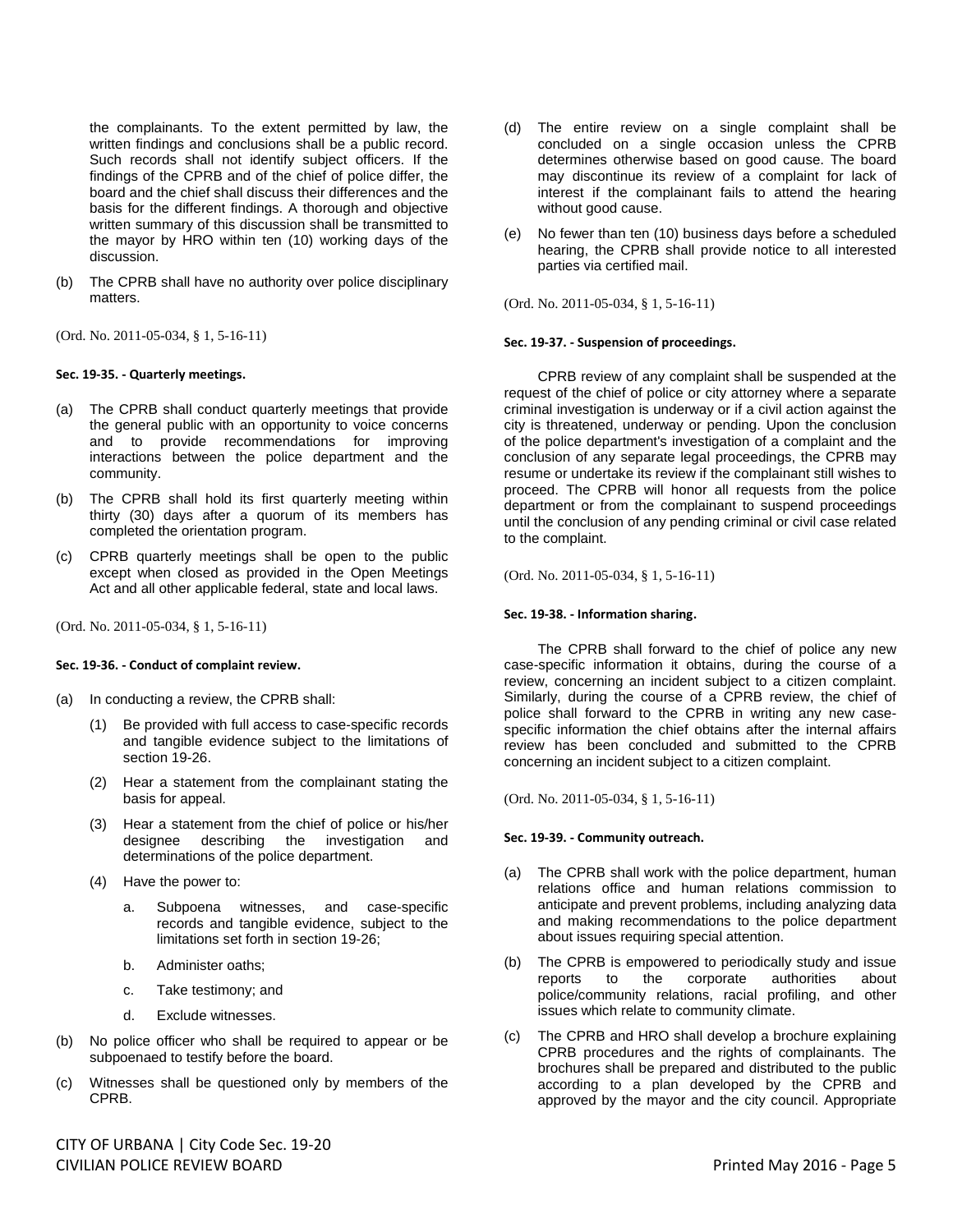information on the CPRB and its procedures shall also be posted on the city's website and available through the police department, the city clerk's office, and the Urbana Free Library.

- (d) The CPRB and HRO shall develop brochure, a "Know Your Rights" poster to be displayed prominently within the police department. The poster shall provide information on (1) the right of citizens to make complaints, and (2) the right of citizens to have a complaint reviewed by the CPRB.
- (e) The CPRB and HRO shall develop and distribute complaint forms in languages and formats accessible to citizens, educate the community on the complaint process and the importance of reporting complaints.
- (f) All materials distributed to the public under subsections (c) and (d) of this section shall contain, in a prominent typeface, the following statement: "Harassment, retaliation, or retribution for filing a complaint or testifying on behalf of a complainant will not be tolerated. If you believe that you are the subject of harassment, retaliation or retribution as a result of the complaint process, please contact the human relations officer for appropriate investigation and follow-up."
- (g) The CPRB may hold periodic meetings with neighborhood groups, civic organizations, and/or community leaders to discuss community concerns relating to public safety and police procedures.

(Ord. No. 2011-05-034, § 1, 5-16-11)

#### **Sec. 19-40. - Reserved.**

#### **Sec. 19-41. - Budget.**

The CPRB, in conjunction with HRO, shall annually submit a budget to the mayor. Such budget shall show those funds that are deemed necessary by the board to implement its duties under this article.

(Ord. No. 2011-05-034, § 1, 5-16-11)

## **DIVISION 4. - REVIEW OF TASER DISPLAYS**

## **Sec. 19-42. - Purpose of CPRB review of TASER displays.**

The purpose of the CPRB's review of TASER displays is to afford the community, through the CPRB, a structure and a forum through which the community can be informed and express concerns about the display of TASER devices. For purposes of this Division 4, "TASER display" shall mean and include the unholstering and/or discharge of a TASER device.

(Ord. No. 2015-01-003, § 4(Exh. A), 2-2-15)

CITY OF URBANA | City Code Sec. 19-20 CIVILIAN POLICE REVIEW BOARD Printed May 2016 - Page 6

## **Sec. 19-43. - Limitations on CPRB's review of TASER displays.**

The CPRB shall review the police department's TASER displays in the manner provided in this Division 4 and shall have the authority to make recommendations concerning amendments to police department policies and practices concerning TASER displays. The CPRB shall have no authority under this Division 4 to review the conduct of any individual police officer or any individual TASER display or recommend any disciplinary action regarding an individual police officer. A non-union member of the police department command staff shall be appointed by the chief of police to participate as an advisor to the CPRB during all reviews of incident reports and related materials concerning TASER displays. The aforesaid command staff individual must not have had any direct involvement in any of the TASER incidents then under review by the CPRB. The CPRB shall have no authority to compel the appearance of any police officer at any meeting of the CPRB which is convened to review TASER displays.

(Ord. No. 2015-01-003, § 4(Exh. A), 2-2-15)

## **Sec. 19-44. - Police department investigation.**

The police department shall investigate and review each incident involving a TASER display in the same manner as it investigates and reviews other forms of response to resistance. Following each review of a TASER display, the police department shall provide one (1) or more incident reports, along with such other information as the police department deems necessary and appropriate for understanding the reason or need for the TASER display, to the human relations officer as provided for in section 19-45 of this division.

(Ord. No. 2015-01-003, § 4(Exh. A), 2-2-15)

## **Sec. 19-45. - Reporting to CPRB.**

- (a) Subject to section 19-50 of this division, upon the police department's completion of report concerning an incident in which there was a TASER display, the police department shall forward that TASER display incident report, along with such other information which the police department deems necessary and appropriate, if any, to the human relations officer, prior to submitting a TASER display incident report to the human relations officer, the police department shall redact all information which could otherwise be used to identify the specific individual(s) involved in the TASER display incident including, but not necessarily limited to, the police officer, the recipient of the TASER display, and witnesses to the TASER display incident.
- (b) Within seven (7) calendar days following receipt by the human relations officer of a TASER display incident report and other information, if any, the human relations officer shall distribute copies of the incident report and other information to the members of the CPRB. The human relations officer shall otherwise maintain the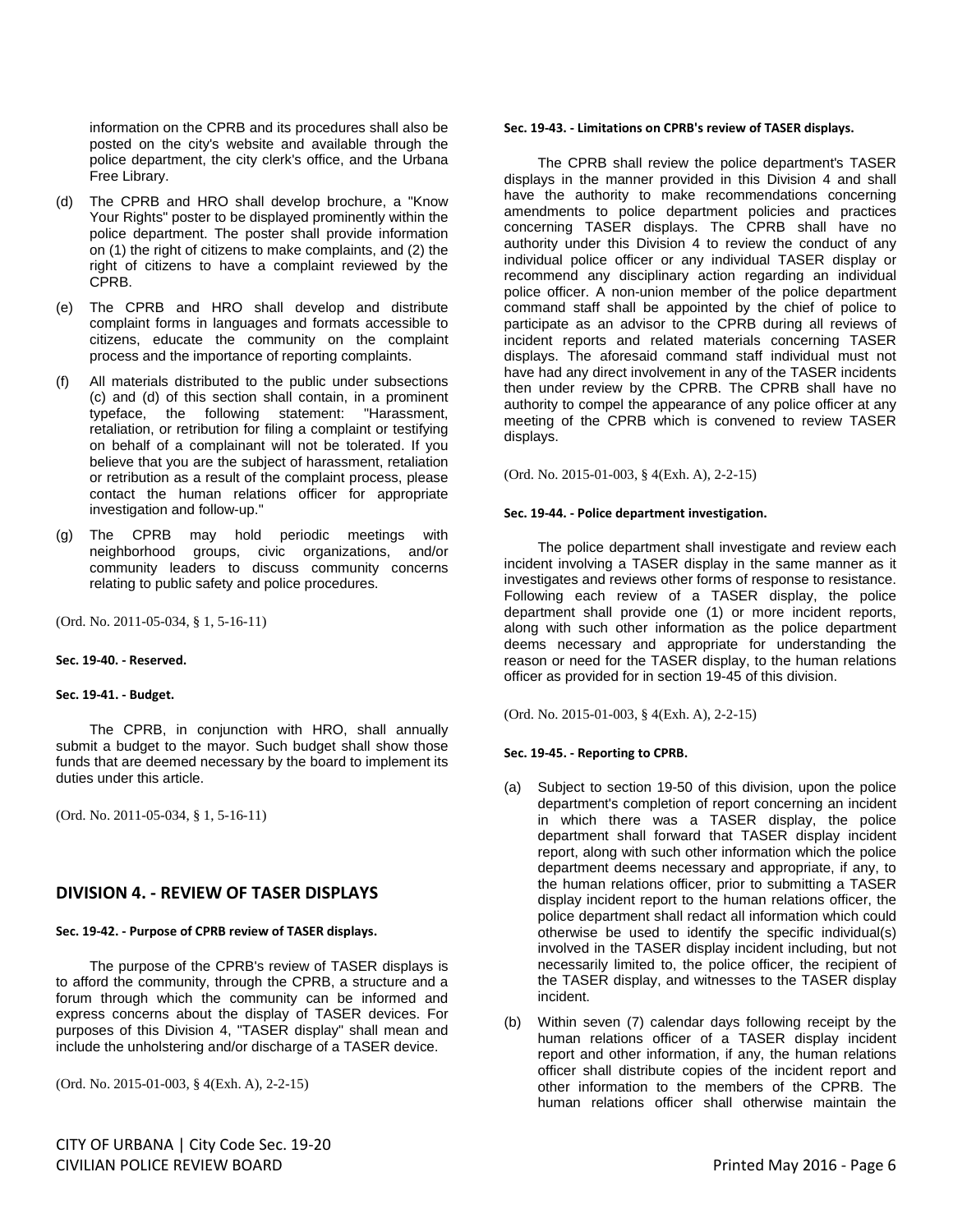confidentiality of the TASER display incident reports, other information (if any) submitted with the said incident reports, and all information contained therein.

(Ord. No. 2015-01-003, § 4(Exh. A), 2-2-15)

### **Sec. 19-46. - CPRB review of TASER display incident reports.**

- (a) The CPRB shall commence its review of the TASER display incident report and other information, if any, provided by the police department at the CPRB's next regularly scheduled meeting. The CPRB shall consider the information contained in the TASER display incident report and other information, if any, in the aggregate. Upon completion of its review of the TASER display incident report, the CPRB may recommend amendments concerning the police department's policies and practices concerning the TASER displays and provide reasons therefore.
- (b) The CPRB's recommendations, if any, and reasons therefore, shall be provided to the human relations officer who shall prepare a report which contains those recommendations along with such other information which the human relations officer deems necessary and appropriate.
- (c) If the CPRB makes a recommendation concerning changes in policies, procedures, protocols, or practices, as the case may be, in TASER displays by the police department, it shall provide reasons for each such recommendation.
- (d) The human relations officer shall provide the chief of police with a complete copy of the CPRB's TASER display report within seven (7) calendar days after completion of the CPRB report.

(Ord. No. 2015-01-003, § 4(Exh. A), 2-2-15)

## **Sec. 19-47. - Review of CPRB report.**

The chief of police or his or her designee shall review and provide written comment on the CPRB's recommendations and report on TASER displays within fourteen (14) days of his or her receipt of the CPRB's said report and recommendations. Within fourteen (14) calendar days following completion of the chief of police's review of and comment on the CPRB report and recommendations concerning changes to TASER display policies, procedures, protocols, or practices, as the case may be, the chief of police or his or her designee shall provide the human relations officer with a copy of the police chief's written review and comment. Such review and comment may include:

- (a) Any objection which the police department has to any statement or recommendation contained in the CPRB TASER display report and recommendations; and/or
- (b) Alternative recommendations to any recommendations contained in the CPRB TASER

display report along with the reasons for any such alternative recommendations.

(Ord. No. 2015-01-003, § 4(Exh. A), 2-2-15)

#### **Sec. 19-48. - Reports to the mayor and/or city council.**

The human relations officer shall provide the mayor and the city council with copies of each CPRB TASER display report and recommendation and the police chief's written review and comments on each such CPRB report regarding TASER displays.

(Ord. No. 2015-01-003, § 4(Exh. A), 2-2-15)

## **Sec. 19-49. - TASER display incident reports and information not included for CPRB review.**

- (a) In the event that a citizen complaint regarding a TASER display is received by the city, the police department shall not forward the incident report involving that TASER display to the human relations officer for review under this Division 4.
- (b) In the event that a criminal proceeding or a civil proceeding is initiated which alleges an improper or unlawful TASER display, any police department incident report and other information related to that TASER display event shall not be submitted by the police department to the CPRB for review until all criminal or civil proceedings involving such event, as the case may be, have been completed. Upon completion of all such criminal or civil proceedings, as the case may be, including any time for filing appeals thereof, the police department shall forward the TASER display incident report and related information, if any, to the human relations officer and shall be processed in the manner provided in this Division 4.

(Ord. No. 2015-01-003, § 4(Exh. A), 2-2-15)

#### **Sec. 19-50. - Governing rules.**

The CPRB shall adopt rules to implement this Division 4 and its sections.

(Ord. No. 2015-01-003, § 4(Exh. A), 2-2-15)

#### **Sec. 19-51. - Law enforcement process.**

All CPRB reviews of TASER display incident reports shall be considered as part of the city's law enforcement process.

(Ord. No. 2015-01-003, § 4(Exh. A), 2-2-15)

**Sec. 19-52. - Production of documents.**